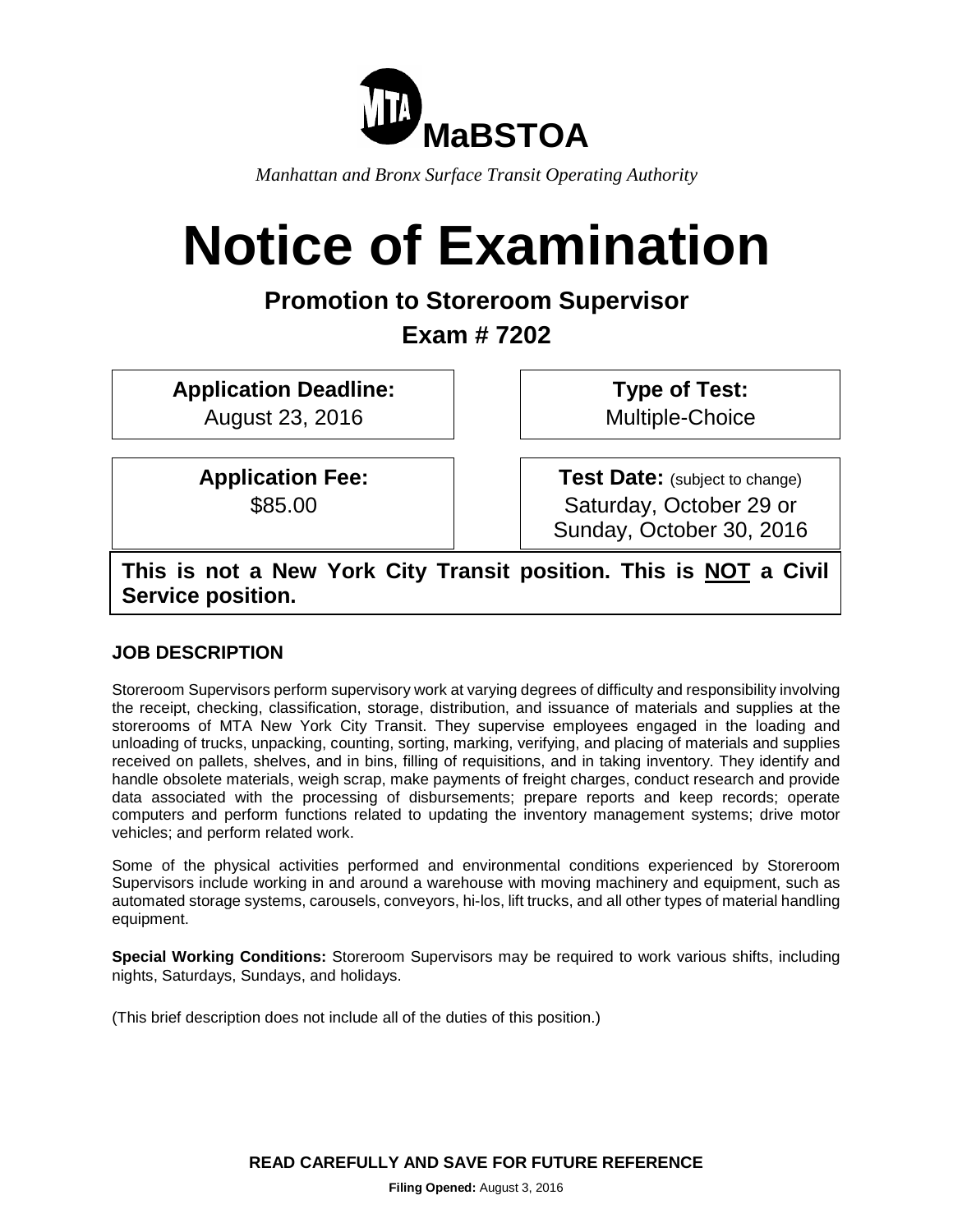## **SALARY**

The current minimum salary for a Storeroom Supervisor is \$73,575 per annum for a 40-hour work week. This rate is subject to change.

## **ELIGIBILITY TO TAKE EXAMINATION**

This examination is open to each employee of **MaBSTOA** who on the **date of the multiple-choice test:**

- 1. Is employed in the title of Stock Worker; and
- 2. Is not otherwise ineligible.

You are responsible for determining whether you meet the eligibility requirements for this examination prior to submitting the Application. If you do not know if you are eligible, check with your department's **Human Resources representative.** You may be given the test before we verify your eligibility. If you are marked "Not Eligible," your application fee will **not** be refunded and you will **not** receive a score.

**This examination is NOT open to employees of New York City Transit, MTA Bus or to employees of other MTA agencies.**

## **REQUIREMENTS TO BE PROMOTED**

**Driver License Requirement:** At the time of promotion, you must have a Motor Vehicle Driver License valid in the State of New York with no disqualifying restrictions that would preclude the performance of the duties of this title. If you have serious moving violations, a license suspension or an accident record you may be disqualified. This license must be maintained for the duration of your employment in the title.

**Drug Screening Requirement:** You must pass a drug screening in order to be promoted.

To be promoted from the eligible list resulting from this examination, you must have completed your probationary period in the eligible title as indicated in the "Eligibility to Take Examination" section above.

## **HOW TO SUBMIT AN APPLICATION AND PAY THE APPLICATION FEE**

**You must apply online** for this examination **by the last day of the application period** unless you are requesting a Fee Waiver. Applicants who wish to request a Fee Waiver should refer to the "How to Submit an Application When Requesting a Fee Waiver" section below.

**Application Fee:** This fee is generally not refundable. Under special circumstances, you may be entitled to a refund. You should refer to the MTA New York City Transit/MaBSTOA Exam Regulations to determine if you are entitled to a refund prior to requesting a refund.

#### **Online Applications:**

- 1. Apply using the "BSC" employee portal at: www.mymta.info by the last day of the application period.
- 2. You must pay the application fee via payroll deduction. Applicants who request a fee waiver must apply by mail.

3. You will be sent a confirmation email after you complete your application and pay the application fee. Computers with internet access are available on a limited basis at branches of the New York Public Library, the Brooklyn Public Library and the Queens Library to patrons with a valid library card.

## **HOW TO SUBMIT AN APPLICATION WHEN REQUESTING A FEE WAIVER**

Applicants who wish to request a Fee Waiver must obtain an *Application* in person at the MTA New York City Transit Exam Information Center as indicated below and must submit the *Application* by mail **by the last day of the application period**.

MTA New York City Transit will not accept applications in person. Additional information on requesting an application fee waiver is available with the *Application*.

#### **READ CAREFULLY AND SAVE FOR FUTURE REFERENCE**

**Filing Opened:** August 3, 2016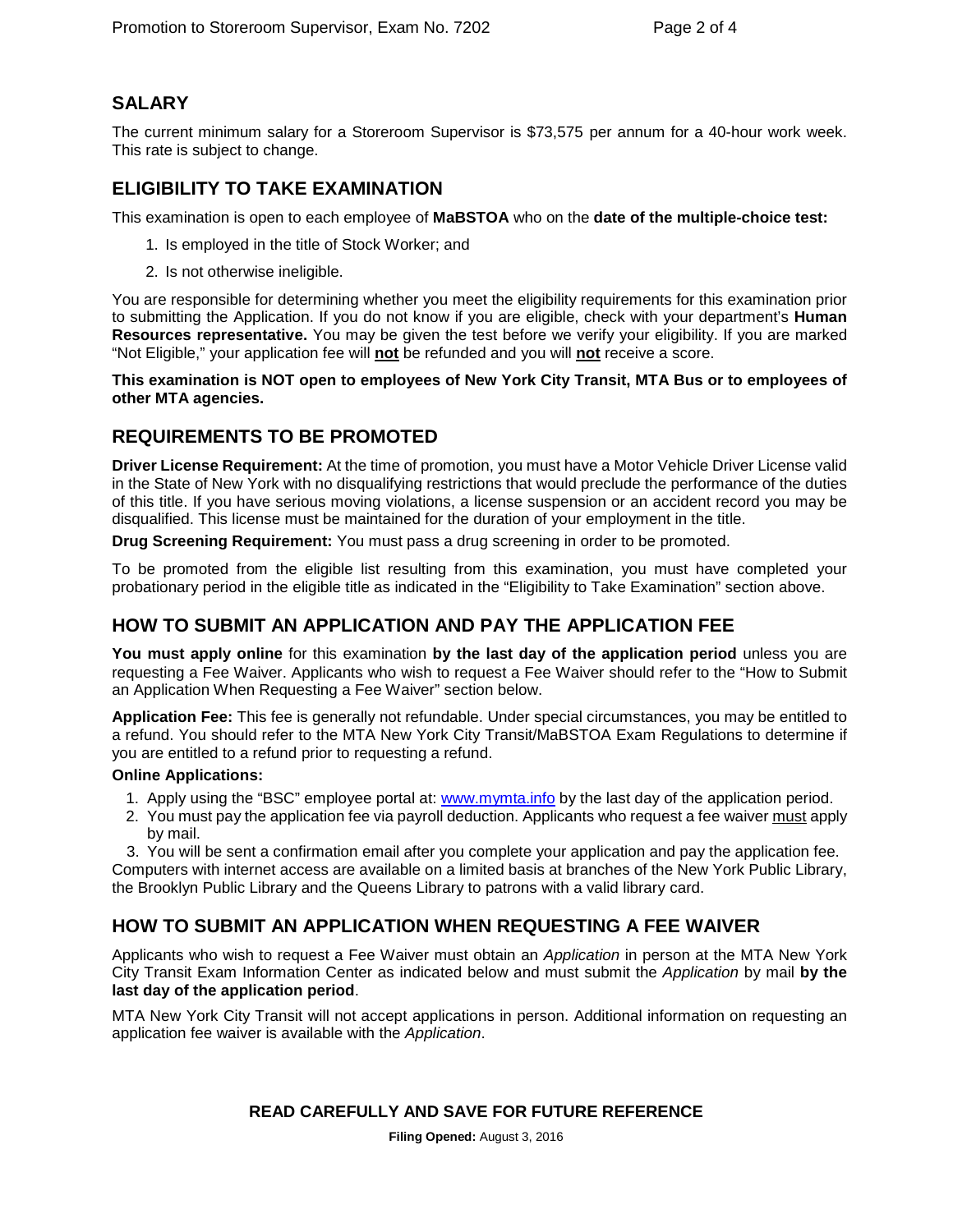## **HOW TO SUBMIT AN APPLICATION WHEN REQUESTING A FEE WAIVER (**Continued)

**MTA New York City Transit Exam Information Center**: Open Monday through Friday, from 9 AM to 3 PM, in the lobby at 180 Livingston Street, Brooklyn, New York. Directions: take the A, C, F or R trains to the Jay Street-Metro Tech Station, or the 2 or the 3 train to the Hoyt Street Station.

#### **ADMISSION LETTER**

An *Admission Letter* will be mailed to you about 10 days before the date of the multiple-choice test. If you do not receive an *Admission Letter* at least 4 days before the multiple-choice test date, you may obtain a duplicate letter at the MTA New York City Transit Exam Information Center (as indicated above). A paper copy of the *Admission Letter* is your ticket for admission to the multiple-choice test.

Employees **must** keep their official mailing address **up to date.** Only the address on file with the MTA Business Service Center will be used to mail correspondence, including the *Admission Letter.*

### **THE TEST**

You will be given a multiple-choice test. You must achieve a score of at least 70% to pass the multiple-choice test. Your score on the multiple-choice test will determine 90% of your final score. Your seniority will determine the remaining 10%. You must pass the multiple-choice test to have your seniority credited.

Seniority will be calculated as follows: a base rate of 70% for all candidates who meet the eligibility requirements, plus 3% for each year of service in MaBSTOA, to a maximum total of 100% for ten or more years of service. Partial credit for seniority is given for each day as a MaBSTOA employee

The multiple-choice test may include questions on:

- 1. Knowledge of the procedures related to the receipt, storage, issuance and transporting of stock; record-keeping and inventory-control techniques; including the use of computer systems such as for the updating, storage, and retrieval of information
- 2. Supervisory methods and techniques
- 3. Safe work practices and procedures
- 4. Job-related mathematical computations

## **TEST ADMINISTRATION GUIDELINES**

**Warning:** You are not permitted to enter the test site with cellular phones, beepers, pagers, cameras, portable media players, or other electronic devices. Calculators are permitted; however, they must be hand-held, battery or solar powered, numeric only. Calculators with functions **other than** addition, subtraction, multiplication and division **are prohibited**. Electronic devices with an alphabetic keyboard or word processing or data recording capabilities such as planners, organizers, etc. are prohibited**.** If you use any of these devices in the building at any time before, during or after the test, you may not receive your test results, your test score may be nullified, and your application fee will not be refunded.

You may not have any other person, including children, present with you while you are being processed for or taking the test and no one may wait for you inside of the test site while you are taking the test.

**Leaving:** You must leave the test site once you finish the test. If you leave the test site after being fingerprinted but before finishing the test, you will not be permitted to re-enter. If you disregard this instruction and re-enter the test site, you may not receive your test results, your test score may be nullified, and your application fee will not be refunded.

**Proof of Identity:** You must present your MTA New York City Transit Employee Identification Card when you arrive to take the multiple-choice test

#### **READ CAREFULLY AND SAVE FOR FUTURE REFERENCE**

**Filing Opened:** August 3, 2016